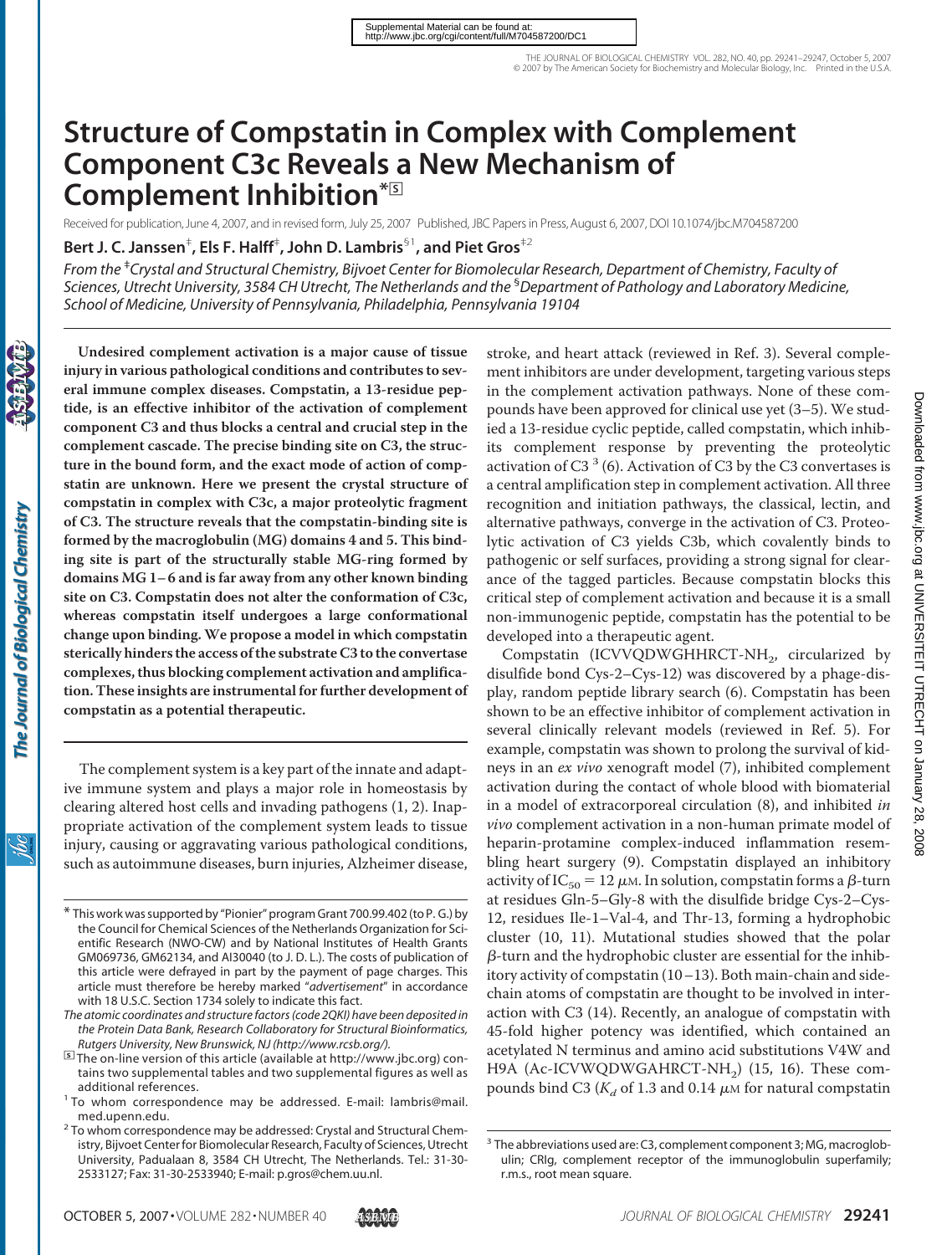with an acetylated N terminus and the V4W/H9A analogue, respectively (15)) and its derived products  $C3(H<sub>2</sub>O)$ , C3b, and C3c (6, 14). Soulika *et al.* (17) showed that the binding site resides in the 40-kDa C-terminal part of the  $\beta$ -chain that is common to these proteins. Overall, these and other studies have lead to a model in which compstatin inhibits complement activation by blocking binding of C3 to the C3 convertases, either through inducing a conformational change in C3 or through causing steric hindrance when bound to C3 (11, 17).

In the last two years, a wealth of structural data on C3 has become available (18–22). C3 is a two-chain molecule consisting of a  $\beta$ - (residues 1–645) and an  $\alpha$ -chain (residues 650– 1641) of 75 and 110 kDa, respectively, that are arranged in 13 domains (18). Activation of C3 occurs by cleavage of the scissile bond Arg-726–Ser-727, generating C3a (9 kDa) and C3b (176 kDa) (23). The transformation of C3 into C3b induces large conformational changes in the  $\alpha$ -chain (19, 21). In contrast, the  $\beta$ -chain is overall structurally stable. The only exception is the MG3 domain, which is part of the MG-ring, of the  $\beta$ -chain, which shows a reorientation up to 15° when changing from C3 to C3b and C3c (18, 19, 21). The 40-kDa C-terminal fragment, identified by Soulika *et al.* (17), forms part of MG3 and complete MG4, MG5, MG6<sup> $\beta$ </sup>, and the linker domain (18). Thus, compstatin likely binds to the structurally stable part of C3.

We determined the crystal structure of compstatin in complex with C3c to 2.4-Å resolution. We used C3c instead of C3 in these studies because C3c crystallizes more readily than C3 and crystals of C3c diffract to a higher resolution than those of C3. The resulting structure of the C3c-compstatin complex reveals an unexpected binding site and an unexpected conformation of compstatin. Nonetheless, the structure is in agreement with prior observations on the activity of compstatin and its derivatives and explains the species specificity. Using the available structural data, we propose a model for the inhibitory activity of compstatin in blocking substrate C3 binding to C3 convertases.

#### **EXPERIMENTAL PROCEDURES**

*Protein Purification and Peptide Synthesis*—C3c was purified as described previously (18). In brief, C3c from outdated human plasma (stored for several weeks at 4 °C) was purified by polyethylene glycol precipitation, anion-exchange chromatography (DEAE-Sephacel), cation-exchange chromatography (CM-Sephadex C50), and size-exclusion chromatography (Sephacryl 300). C3c was concentrated to 20 mg ml<sup> $^{-1}$ </sup> and dialyzed against 10 mM Tris, pH 7.4, 2 mM EDTA, and 2 mM benzamidine. For crystallization purposes, the glycan moiety on Asn-917 was cleaved off with *N*-glycosidase F. The improved compstatin analogue (Ac-ICVWQDWGAHRCT-NH<sub>2</sub>) displaying 45-fold higher activity when compared with the parent peptide was synthesized and purified as described previously (16) and lyophilized for storage. Prior to crystallization, C3c at 20 mg/ml (0.148 mM) in 10 mM Tris, pH 7.4, 2 mM EDTA, and 2 mM benzamidine was mixed with lyophilized compstatin to a final concentration of 4.8 mg/ml (3.0 mM).

*Crystallization and Data Collection*—C3c-compstatin was crystallized in hanging drops from mother liquor containing 18% w/v polyethylene glycol-monomethylether 2000, 200 mM potassium bromide and 100 mm Tris, pH 7.0, at 20 °C. Crystals

#### TABLE 1

**Data collection and refinement statistics**

| Data collection                      |                       |
|--------------------------------------|-----------------------|
| Space group                          | $P2_1$                |
| Cell dimensions                      |                       |
| a, b, c(A)                           | 85.8, 124.8, 127.4    |
| $\beta$ (°)                          | 95.1                  |
| Resolution (A)                       | 33-2.4 $(2.53-2.4)^a$ |
| $R_{\text{merge}}(\%)$               | 6.7(43.5)             |
| $I/\sigma I$                         | 13.4(2.4)             |
| Completeness (%)                     | 96.4 (98.0)           |
| Redundancy                           | 3.0(2.9)              |
| Wilson <i>B</i> -value $(\AA^2)$     | 49.7                  |
| Refinement                           |                       |
| Resolution (Å)                       | $33 - 2.4$            |
| No. reflections ( $F > 0 \sigma F$ ) | 95439                 |
| $R_{work}/R_{free}$ (%)              | 21.3/28.1             |
| No. atoms                            |                       |
| C3c                                  | 17638                 |
| Compstatin                           | 226                   |
| Water                                | 471                   |
| Ligand/ion                           | 145                   |
| Average <i>B</i> -factor $(\AA^2)$   |                       |
| C3c                                  | 46.2                  |
| Compstatin                           | 47.0                  |
| Water                                | 39.7                  |
| Ligand/ion                           | 57.4                  |
| r.m.s. deviations                    |                       |
| Bond lengths (A)                     | 0.011                 |
| Bond angles (°)                      | 1.408                 |
| Ramachandran analysis (%)            |                       |
| Favored regions                      | 88.3                  |
| Additionally allowed regions         | 9.9                   |
| Generously allowed regions           | 1.8                   |
| Disallowed regions                   | 0.8                   |
|                                      |                       |

*<sup>a</sup>* Highest resolution shell is shown in parentheses.

*<sup>b</sup>* r.m.s., root mean square.

grew up to  $250 \times 200 \times 200 \mu m$  within 2 weeks. For cryoprotection crystals were briefly transferred to 8% v/v 2,3 butanediol, 18% w/v polyethylene glycol-monometylether 2000, 500 mM potassium bromide, 100 mM Tris, pH 7.0, and flash-cooled in liquid nitrogen. Crystals displayed space group  $P2<sub>1</sub>$  (*a* = 85.8, *b* = 124.7, *c* = 127.4 Å,  $\beta$  = 95.1°), contained two molecules per asymmetric unit and diffracted to 2.4-Å resolution at European Synchrotron Radiation Facility (ESRF) beamline ID23-1. Diffraction data were processed using MOSFLM/ CCP4 (24) (data statistics are presented in Table 1).

*Structure Determination*—C3c-compstatin was solved by molecular replacement with Phaser (25). First C3c (Protein Data Bank code 2A74) (18) without the C345c domain was placed. Second the C345c domain of C3c was placed using Coot (26), and its position was refined by Phaser. Subsequently, all domains were refined by rigid body refinement in Phaser to account for small domain rotations and translations. Compstatin and C3c were finalized by several rounds of model building in Coot and refinement in REFMAC (24) to  $R$  and  $R_{\text{free}}$  values of 21.3% and 28.1% (Table 1). The final refined model contained 1107 residues for C3c molecule 1 (chains A, B, and C) and 1113 residues for C3c molecule 2 (chains D, E, and F). Both compstatin molecules were completely built. All molecular graphics figures were generated with PyMOL (DeLano Scientific LLC).

#### **RESULTS**

*Structure of the C3c-Compstatin Complex*—Here we present the structure of compstatin in complex with C3c. C3c was cocrystallized with the  $Ac-V4W/H9A-NH<sub>2</sub>$  analogue (Ac-ICVWQDWGAHRCT-NH<sub>2</sub>) of compstatin (16), hereafter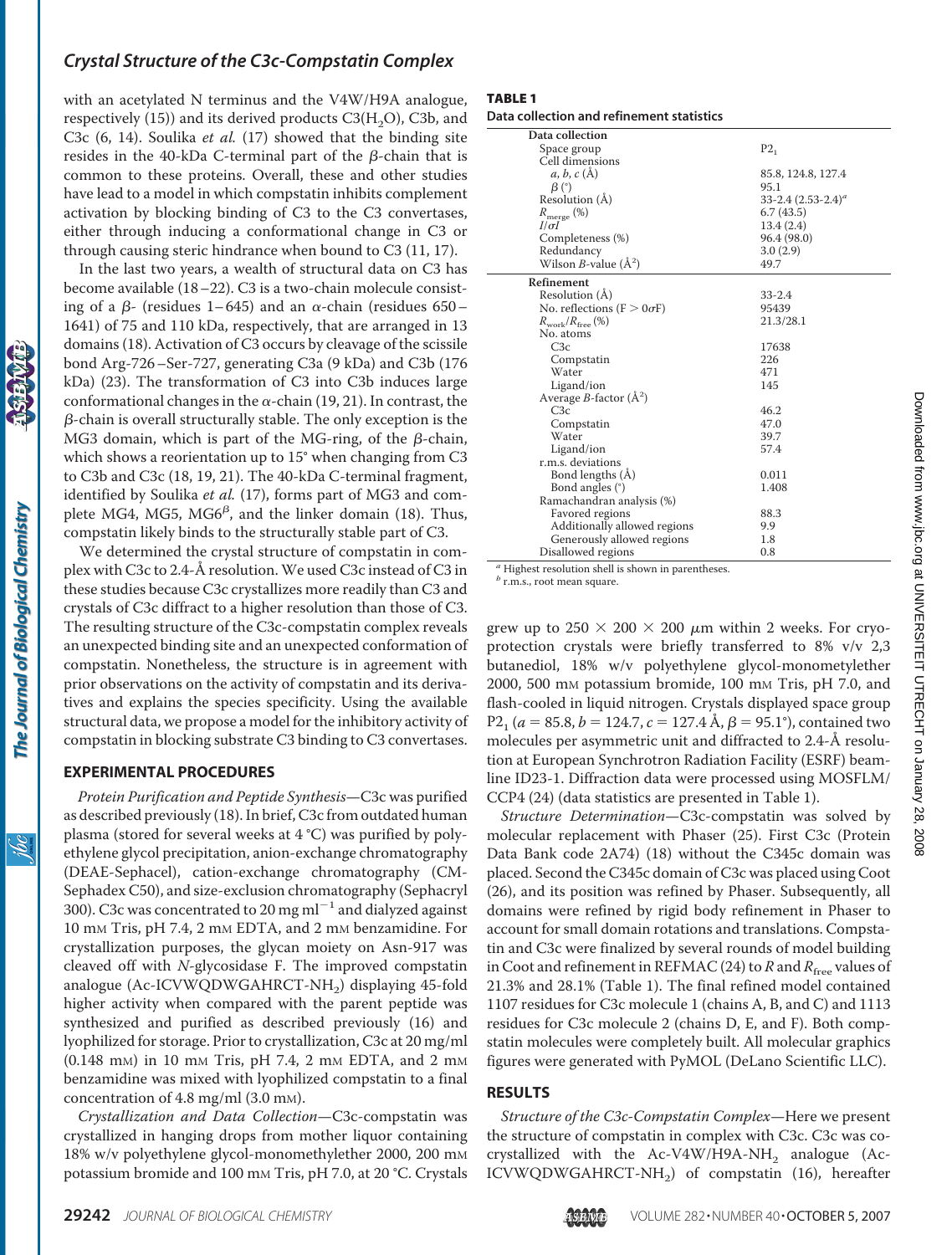

FIGURE 1. **Structure of the C3c-compstatin complex at 2.4-Å resolution.** *A*,*ribbon representation* of C3c with the bound compstatin in surface representation colored by domain and labeled accordingly. Also indicated are the anchor region (*gra*y) and  $\alpha'$ NT (*black*). *B*, electron density (2mF<sub>obs</sub> – DF<sub>calc</sub>,  $\varphi_{\rm calc}$ ) at 1 $\sigma$  of bound compstatin. *C*, compstatin-C3c interaction site with C3c in *surface representation* (*black residue numbering*) and compstatin in *stick representation* (*white residue numbering*). Colors are according to *panel A*. *D*, stereo diagram of bound compstatin in *stick representation* (*upper panel*) and in *ribbon representation* (*lower panel*) with the disulfide bond indicated. *E*, stereo diagram of free compstatin (original peptide (10)) shown in the same orientation and views as bound compstatin in *panel D*. Bound compstatin undergoes a conformational change upon binding to C3c.

referred to as compstatin. Crystals diffracted to 2.4-Å resolution and displayed space group  $P2<sub>1</sub>$ . Two complexes of C3ccompstatin are present in the asymmetric unit. Complex formation agrees with the 1:1 stoichiometry determined by surface-plasmon resonance (14). The overall structures of the independent C3c-compstatin complexes are very similar. Dif-

<u>isc</u>

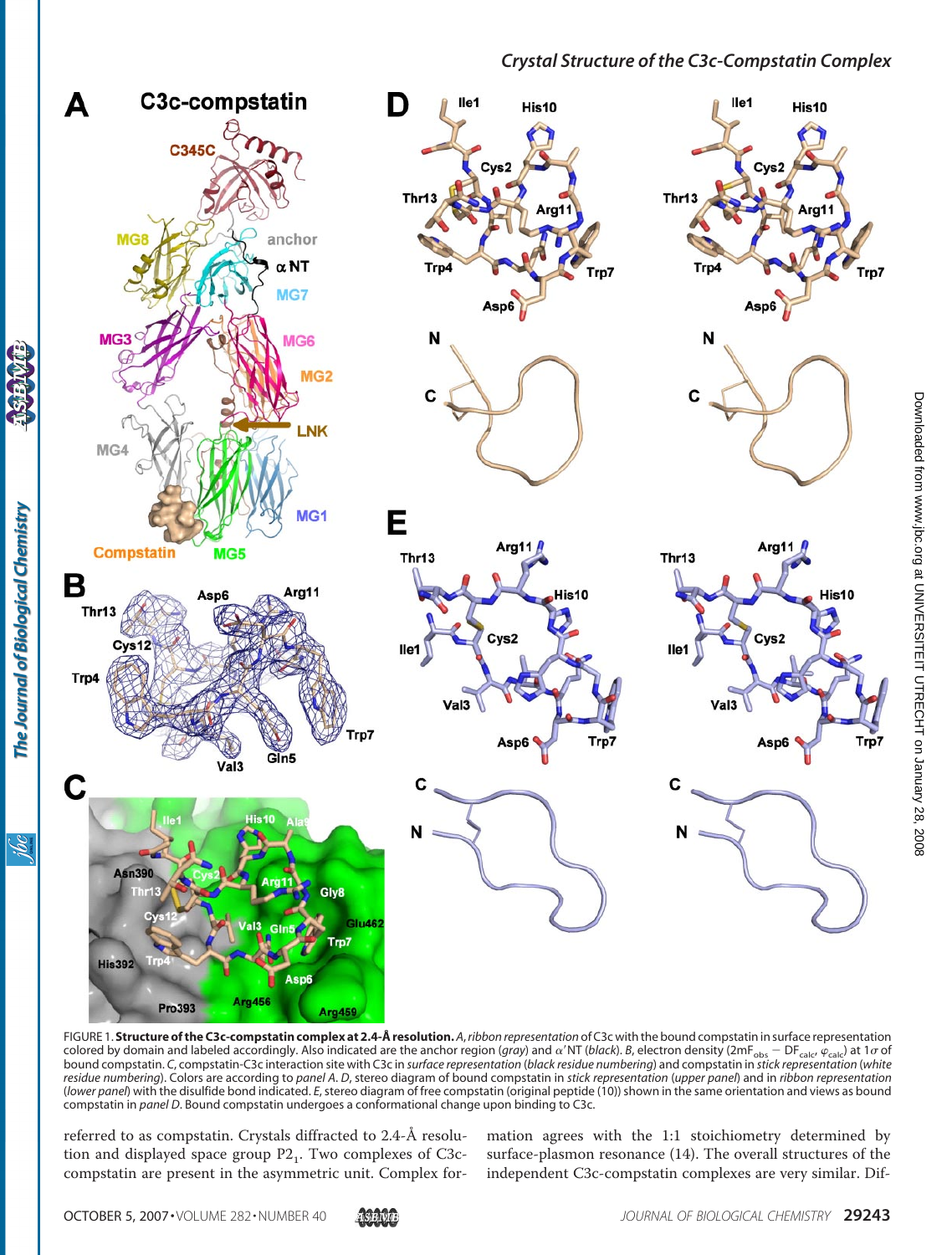ferences are observed in the orientation of some domains (see supplemental Table I*a*). The differences, which are the largest for C345c, MG8, MG7, and MG3 (in decreasing order), correspond with observed variations for these domains in other structures of C3 and its fragments (18, 19, 21).

The structure of the C3c-compstatin complex reveals that compstatin binds between domains MG4 and MG5 (Fig. 1). The MG4 and MG5 domains are part of the 40-kDa C-terminal fragment of the  $\beta$ -chain; thus, the observed binding site is in agreement with prior biochemical data  $(17)$ . The  $\beta$ -sheets  $\beta$ A- $\beta$ B- $\beta$ E of MG4 and  $\beta$ A- $\beta$ B- $\beta$ E of MG5 form a shallow groove. Compstatin binds to the lower end of this groove. Thus, compstatin binds C3c at the bottom end of the MG-ring, far away from the  $\alpha$ -chain.

*Structure of Compstatin*—Compstatin bound to C3c differs markedly in conformation from that of free compstatin (10, 16) (Fig. 1, *D* and *E*). In complex with C3c, compstatin is folded in a conformation with a  $\beta$ -turn formed by residues 8–11. The N and C termini point outwards and are outside of the main loop formed by residues 2–10, which is covalently closed by the disulfide bond between Cys-2 and Cys-12. Between the two complexes in the asymmetric unit, compstatin differs only in the orientation of Ile-1 and the acetylated N terminus and Arg-11 (supplemental Fig. 1). This conformation of compstatin differs from those present in the NMR ensemble of free compstatin (10, 16). Free compstatin has a  $\beta$ -turn at residues 5–8, whereas in bound compstatin, a  $\beta$ -turn at residues 8–11 is observed. The side-chain interactions between residues 3, 4, and 7 required for conformational stability of free compstatin (10, 16) are absent in bound compstatin. In contrast, residues Val-3, Trp-4, and Trp-7 are involved in hydrophobic interactions with C3c in bound compstatin. Furthermore, Trp-4 and Trp-7 in bound compstatin do not show  $\pi$ - $\pi$  stacking interactions (16); instead, Trp-4 is involved in  $CH/\pi$  and sulfur-aromatic interactions with Cys-12 when bound to C3c. The root mean square (r.m.s.) deviation between free and bound compstatin after superpositioning is 3.7 Å for all 13  $C\alpha s$  and 4.9 Å for all (101, non-hydrogen) atoms (27). These data show clearly that compstatin undergoes a dramatic conformational rearrangement upon binding to C3c.

*Structure of C3c*—The structure of C3c in complex with compstatin reveals the same overall domain arrangement of 10 domains as observed for free C3c (18). For most domains, we observe small variations in domain orientation among the two structures of C3c-compstatin and the two structures of free C3c in the asymmetric unit (see supplemental Table I*b*). Large differences are observed for C345c (up to 15.4° rotation) and MG8 (up to 8.3° rotation). These differences reflect the flexibility of the C3c molecule. Differences in domain orientation of MG4 and MG5 within C3c range from 2.4 to 3.6° and 1.4 to 1.9°, respectively. The relative orientations between MG4 and MG5 differ by only 4.2° among these structures of C3c. These data indicate that compstatin does not affect the overall domain arrangement of C3c.

*Compstatin-C3c Interactions*—Compstatin interacts extensively with C3c. One side of the compstatin-loop structure faces C3c, and one side faces the solvent with residues 2–9 alternating inside and outside. Residues 11–13 extend outward away



FIGURE 2. **Interactions between C3c and compstatin.** C3c is colored *gray*, and compstatin is colored as in Fig. 1*A*. *A*, residues involved in van der Waals contact, observed in both complexes within the asymmetric unit of the crystal, are shown in *stick representation*. *B*, hydrogen bonds between C3c and compstatin and within compstatin itself, observed in both complexes within the asymmetric unit, are shown by *yellow dotted lines*. See supplemental Table II for all observed contacts between C3c and compstatin.

from C3c. In total, 40% of the molecular surface of compstatin is buried in the complex, resulting in 1120  $\AA^2$  buried surface area of the complex. The interface of compstatin with C3c is characterized by both hydrophobic and hydrophilic interactions (see supplemental Table II). Notably, Val-3 and the Trp-7 of compstatin are buried in hydrophobic pockets formed by C3c residues Met-346, Pro-347, Leu-454, Arg-456 and Leu-455, Arg-456, Arg-459, and Glu-462, respectively (Figs. 1*C* and 2*A*). A hydrogen-bonding network between both backbone and sidechain atoms of C3c and compstatin further stabilize the interaction (supplemental Table IIa and Fig. 2*B*). A small difference in bound waters is observed in the interface of compstatin with C3c between the two complexes in the asymmetric unit. In one complex (chains A, B, and C for C3c and chain G for compstatin in the deposited Protein Data Bank file), we observe no bound water molecule, whereas in the other complex (chains D, E, and F and chain H, respectively), we observe two water molecules mediating hydrogen bonding between compstatin and C3c. The water molecules mediate interactions between compstatin Gln-5 and C3c Asp-491 and the backbone carbonyl oxygens of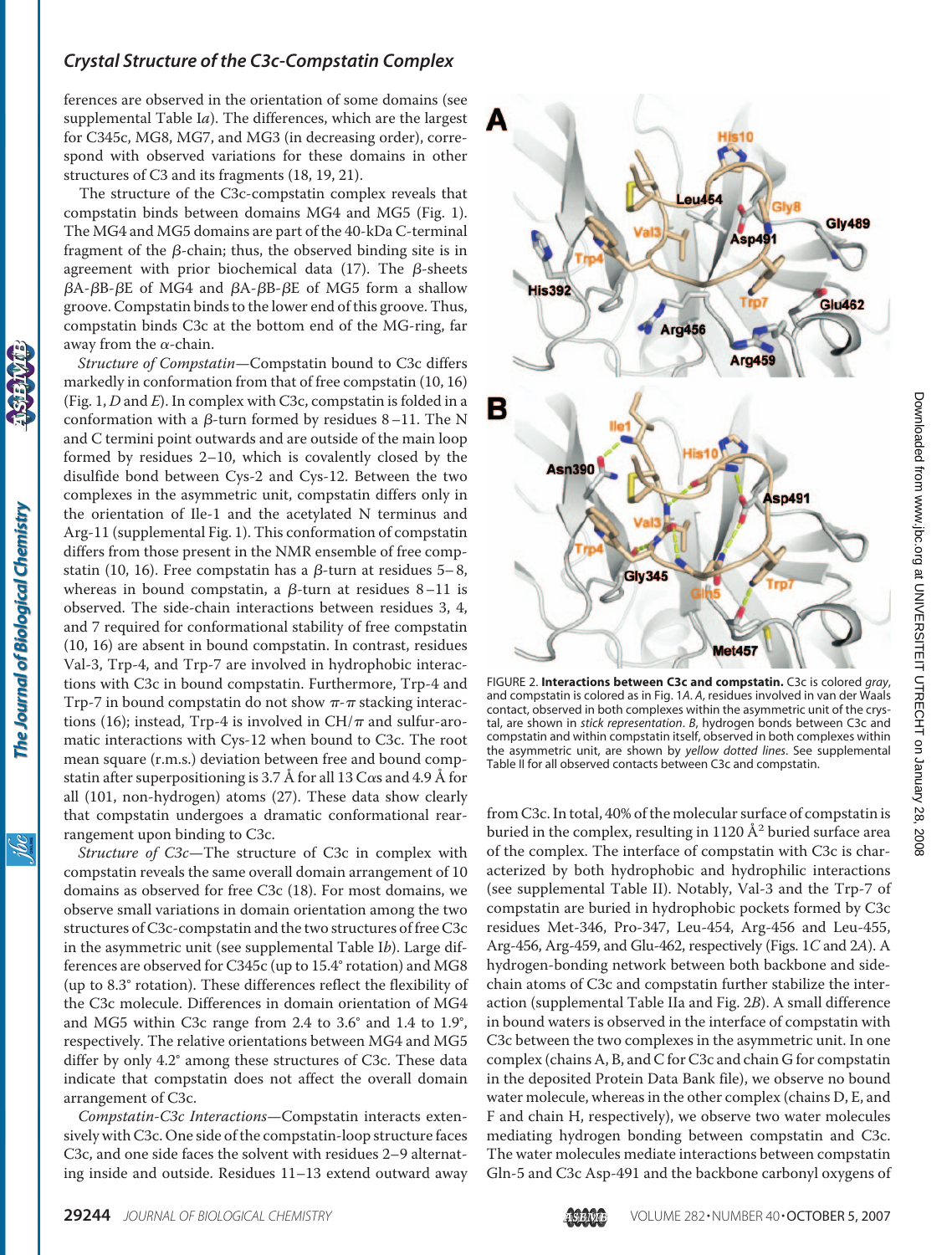

FIGURE 3. **Comparison of C3c-compstatin, C3c and C3.** *A*, ribbon representation of the compstatin-binding site with C3c-compstatin (*gray*), C3c (*cyan*) (18), and C3 (*green*) (18) superposed using domain MG4 and MG5 (24). Compstatin is omitted for clarity. Residues involved in compstatin binding are shown in *stick representation* and are *numbered*. In the compstatin-binding site, free C3 resembles the C3c-compstatin complex more than free C3c. *B*, C3c-compstatin superposed onto C3 on the basis of MG1, MG2, and MG4-MG6 of the MG-ring (24). C3c (gray) and C3 (β-chain, *green*, and α-chain, *purple*) are shown in *ribbon representation*, and compstatin (*wheat*) is shown in *surface representation*. The MG4-MG5 domain orientation is conserved between C3c-compstatin and C3; therefore, compstatin binds C3 without affecting large structural changes.

compstatin Cys-2 and C3c Thr-391. This small difference in bound waters possibly reflects flexibility and small differences in crystal packing in the vicinity of the compstatin-binding site. Alternatively, we possibly have not observed all bound water molecules due to the limited resolution of 2.4 Å. For both complexes, we observe a bromide ion bound in the interface. This ion forms hydrogen bonds with the backbone nitrogen of compstatin Asp-6 and backbone nitrogen of C3c Arg-459. The crystallization solution contained 200 mM KBr, whereas the cryo-protectant contained 500 mM KBr. Possibly, the stabilizing role of bromide is replaced by a water molecule in conditions without bromide present.

The Journal of Biological Chemistry

<u>жі</u>

*Comparison of C3c-Compstatin with C3*—Several structures of C3 and its fragments C3b and C3c are now available (18, 19, 21). Comparison of the medium with high resolution structures of C3, C3c, C3c-CRIg, and C3c-compstatin shows that the MG4-MG5 domain orientation is conserved (Fig. 3). Difference in orientations of other domains, notably C345c, MG8, MG7, and MG3, can be attributed to inherent flexibility of the molecule. However, we observe significant differences in the compstatin-binding site. The loop  $\beta E$ - $\beta F$  of MG4 and positions of amino acid side chains differ up to 4.6 Å between C3c-compstatin and free C3c (Fig. 3*A*). Surprisingly, the positions of the side chains in the C3c-compstatin complex resemble more free C3 than free C3c; see, for example, the positions of Asn-390, His-392, and Pro-393 of loop  $\beta$ E- $\beta$ F and Pro-347 and Arg-456 in Fig. 3*A* (see r.m.s. deviation values in supplemental Table I*c*). These differences between C3, C3c-compstatin, and C3c may explain the higher affinity of compstatin for C3 ( $K_d$  of 0.14  $\mu$ M) than for C3c  $(K_d$  of 0.39  $\mu$ m)<sup>4</sup> (14, 15). Overall, we may conclude

that compstatin binding does not induce large rearrangements in C3c, but minor, local induced effects are present in the vicinity of the compstatin-binding site.

#### **DISCUSSION**

*Compstatin Binding to C3*—The crystal structure of the C3c-compstatin complex reveals that compstatin binds C3c between domains MG4 and MG5 of the  $\beta$ -chain. Compstatin undergoes a large conformational change upon binding to C3c. In contrast, C3c does not undergo large changes upon complex formation. The conformation of the compstatin-binding site in C3c is structurally very similar to that observed in the structure of uncomplexed C3.

The observed compstatin-binding site is supported by biochemical data. Recently, the compstatinbinding site was found to reside on the 40-kDa C-terminal region of the

 $\beta$ -chain of C3 (17). Both domains MG4 and MG5 are part of this region. Compstatin displays species specificity; it binds only to primate C3 and not to C3 from lower mammalian species (28). Residues Gly-345, His-392, Pro-393, Leu-454, and Arg-459 are all extensively involved in interactions with compstatin, as determined by the crystal structure. These residues are conserved in primate C3, whereas they all differ in other mammals (see supplemental Fig. 2). These different amino acid residues would yield steric hindrance or lead to loss of specific interactions, and, thus explain the species specificity observed for compstatin.

The structure of compstatin in the C3c-compstatin complex differs markedly from the structure of compstatin in solution. Previous activity data from mutational studies, however, are in agreement with the observed C3c-compstatin complex. These studies indicated that the disulfide bridge, residues in the  $\beta$ -turn (residues 5–8), and some residues in the hydrophobic cluster at the linked termini (residues 1– 4 and 12–13) were essential for binding to C3 (10, 13, 14). Both main-chain and side-chain atoms were proposed to be directly involved in binding to C3 (11, 14, 28). More specifically, hydrophobic residues Val-3 and Trp-7 were shown to be essential for activity. The indole amide of Trp-7 was proposed to be involved in hydrogen bonding with C3 (10, 11, 29); in contrast, the indole amide of Trp-4 was not (29). In our crystal structure, both main-chain and side-chain atoms contribute to the compstatin-C3c interactions, residues 2 and 3 of the hydrophobic cluster are involved in hydrophobic interaction with C3c, Val-3 and Trp-7 have extensive hydrophobic interactions with C3c, and the amide indole of Trp-7 forms a hydrogen bond with the main-chain oxygen of Met-457 (see also supplemental Table II), whereas <sup>4</sup> M. Katragadda and J. D. Lambris, unpublished results. **A interpolan and the amide indole of Trp-4 does not form a hydrogen bond with**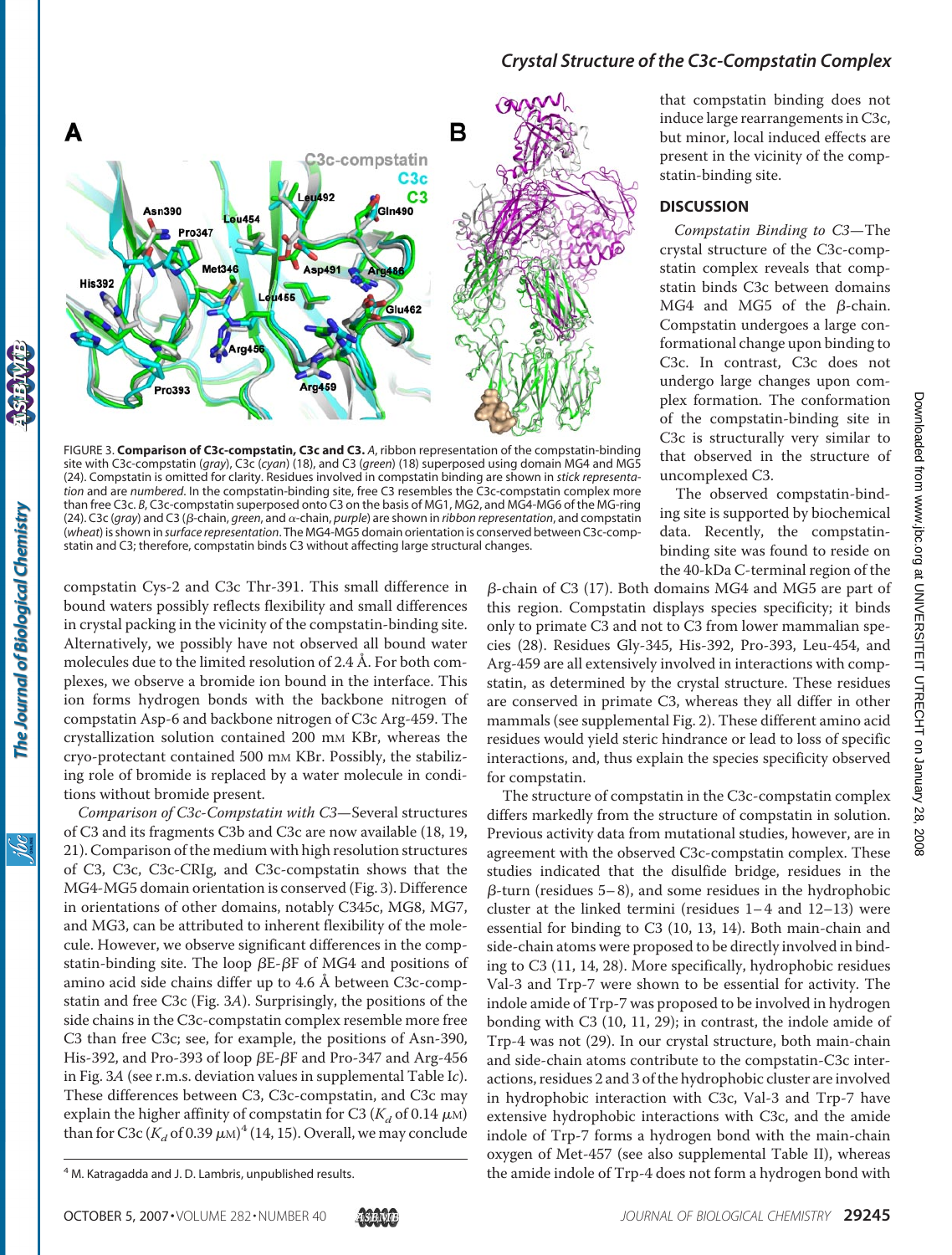C3c. Thus, many of the previously proposed interactions are in agreement with the structure of the C3c-compstatin complex.

Isothermal titration calorimetry experiments indicated that the C3-compstatin binding is an enthalpy-driven process (15). It was proposed that the unfavorable entropy could arise from binding water molecules at the interface or could be due to conformational changes in C3 and/or compstatin (15). We observe large structural differences between free and bound compstatin. In contrast, only small structural differences are observed in the compstatin-binding site region between structures of C3, C3c (18), and C3c-compstatin (Fig. 3). We observe very few water molecules mediating the interactions between compstatin and C3c; this fits with the tight packing and the amount of hydrophobic interactions observed in the complex. Therefore, we conclude that the observed unfavorable entropy of complex formation arises mostly from the conformational change that compstatin undergoes upon binding to C3.

*Compstatin's Mode of Action*—Two possible mechanisms for complement inhibition by compstatin have been proposed; compstatin either (i) sterically hinders binding of C3 to the convertase or (ii) induces conformational changes in C3, preventing binding of C3 to the convertase. Our data clearly show that the binding site of compstatin lies far away from any other known binding site on C3 or its proteolytic fragments (30) and that compstatin binds C3 without effecting large structural changes. These data are consistent with the observation that compstatin does not interfere with the formation of the C3 convertase or with the function of any of the complement regulatory proteins (6). In addition, binding of compstatin to C3 does not increase protease sensitivity (6), in contrast to bacterial protein extracellular fibrinogen-binding protein (Efb-C), which affects protease sensitivity by changing the conformation of C3 (31). The effect observed by surface plasmon resonance and isothermal titration calorimetry suggested that conformational changes play an important role in compstatin-C3 binding (14, 15).We argue that the marked conformational change of compstatin suffices to explain the surface plasmon resonance and isothermal titration calorimetry results. We therefore conclude that compstatin does not act by changing the conformation of C3 but likely acts through sterically hindering the binding of C3 to the convertase.

The Journal of Biological Chemistry

How does compstatin sterically hinder C3 binding to the convertases? Most binding sites for interacting proteins have been mapped to the  $\alpha$ -chain of C3 (30). The exception is the recently identified complement receptor CRIg, which also inhibits convertase activity (21). Crystal structures revealed that CRIg binds C3b and C3c predominantly at domains MG3 and MG6 of the  $\beta$ -chain (21). Compstatin binds C3 between domains MG4 and MG5. These two binding sites of CRIg and compstatin are  $>$ 20 Å apart but lie on the same face of the MG-ring of the  $\beta$ -chain. Interestingly, in the crystal of C3b, we observe a C3b-C3b crystallographic symmetry-related contact site formed by the same face of the MG-ring (Fig. 4*A*) (19). We hypothesize that this MG-ring interaction face may indicate a major exosite in substrate binding forming the C3-C3bBb substrate-enzyme complex. Both CRIg and compstatin would sterically hinder the formation of this interface of the substrateenzyme complex, and thus, explain the inhibitory activity of



2008

FIGURE 4. **Model for inhibition by compstatin.** *A*, two symmetry-related molecules of C3b contact each other at the compstatin-binding site in the crystal of C3b (19). Compstatin (*wheat*) is superposed onto a C3b molecule (*surface representation*) on the basis of the C3c-compstatin structure. The symmetry related C3b molecule (*ribbon representation*) clashes severely with compstatin. *B*, *top diagram*, schematic representation of the back-to-back binding of C3 to the convertase (based on crystal structures of C3 (18), C3b (19, 21), and factor Bb (33)). *Bottom diagram*, schematic representation of steric hindrance of C3 binding to the convertase induced by compstatin.

both molecules (Fig. 4*B*). Compstatin may also bind the enzyme complex, C3bBb (6). In our back-to-back model of the MG-ring interaction in C3-C3bBb substrate-enzyme complex, compstatin might inhibit the interaction both ways, either through binding the substrate or through binding the enzyme complex. This additional mechanism may explain the higher inhibitory activity of compstatin in the alternative pathway when compared with the classical pathway (6, 12). In the classical pathway, compstatin can only bind to C3 and not to the convertase C4bC2a (28), whereas in the alternative pathway, compstatin can bind both the substrate C3 and the convertase C3bBb, thus possibly acting in a dual way. Thus, based on an interaction surface observed in C3b crystals and the interaction sites of compstatin and CRIg, we propose a model for C3 binding to the convertase. This model explains how a small peptide inhibitor, compstatin, has the same inhibitory effect as the large protein receptor CRIg.